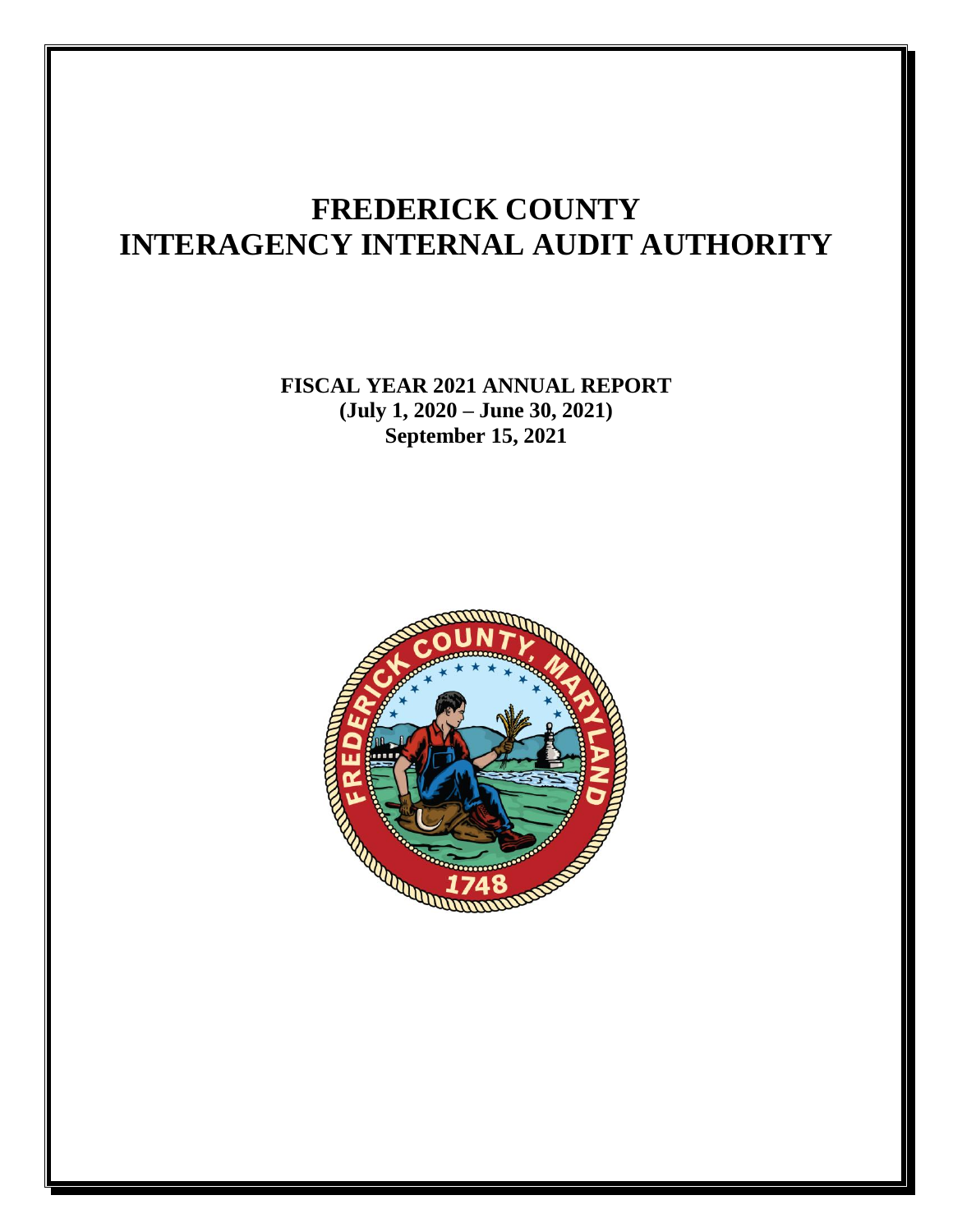### **TABLE OF CONTENTS**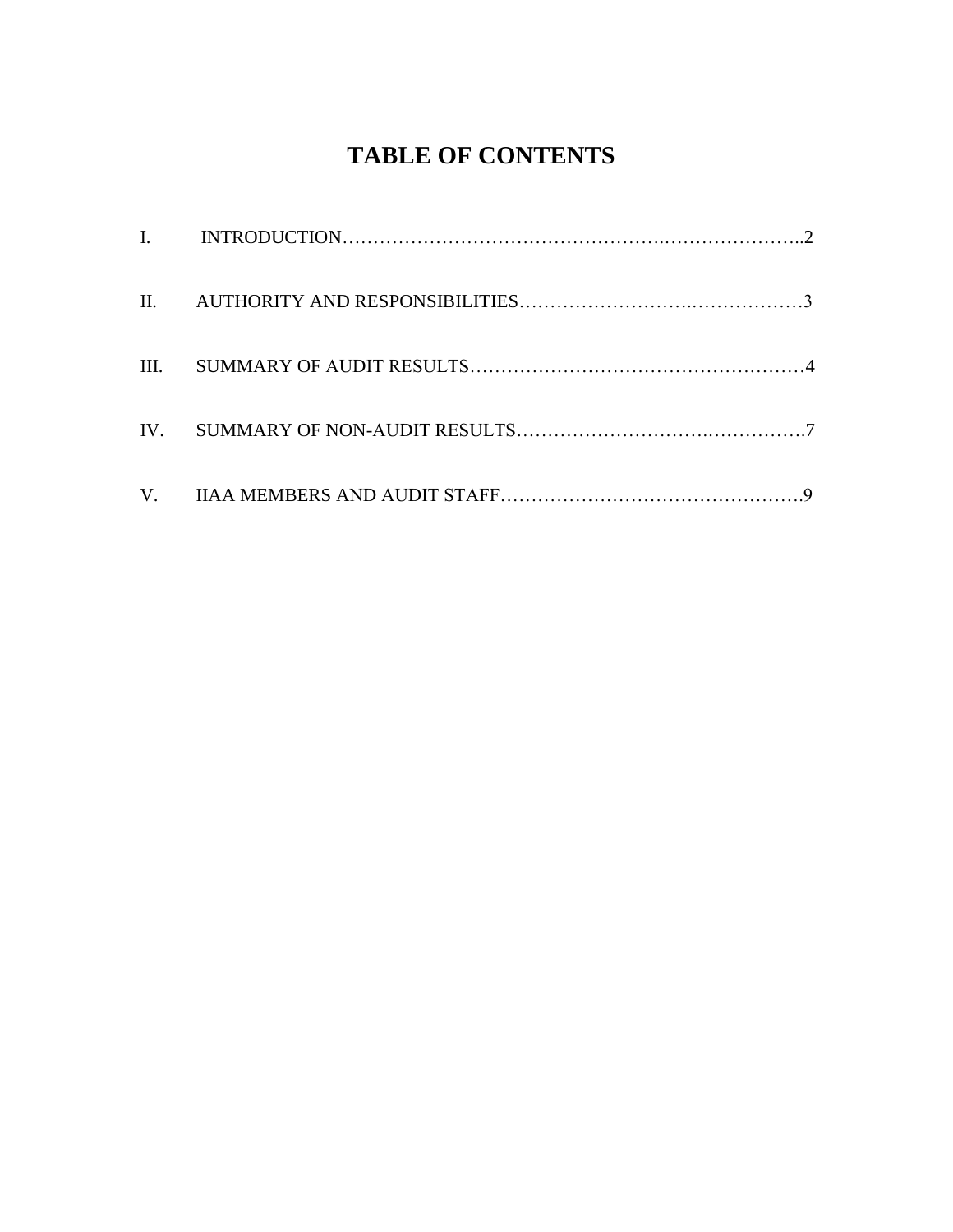### **I. Introduction**

We are pleased to present the Interagency Internal Audit Authority's (IIAA) annual report on the accomplishments of the Internal Audit Division during Fiscal Year 2021 (FY21; period July 1, 2020 – June 30, 2021). The Internal Audit Division (IAD), consisting of a Director and a Coordinator, reports to the IIAA, established by County Resolution in 1978 and codified into the Frederick County Charter on June 16, 2018 as Bill No. 18-12, and operates independently from the entities we audit. Our reports help to improve management internal controls and provide accountability to the taxpayers serving as a vital deterrent against fraud, waste, and abuse.

The focus of our audits, attestation engagements and special projects is to identify areas where fraud, waste, abuse, lack of controls and inefficiencies can or could occur within the County. The majority of our audits, attestation engagements and special projects results in more effective and efficient use of staff time and improved internal controls. Cost savings in these cases are not always quantifiable. During FY21, the IIAA made a total of sixty-nine (69) audit and attest and non-attest recommendations and/or analytic areas across the County, FCC, and FCPS through the finalization of engagement reports. By June 30, 2021, the IIAA had also conducted one (1) special project, four (4) follow-up reports and one (1) financial review for the FCG, FCC, and FCPS entities.

Since being awarded contracts first in 2014 through the County procurement and contracting department by means of a request for proposal process, the IIAA utilizes two contractors, SC&H Group, Inc. (SC&H) and CliftonLarsonAllen, LLP (CLA). These firms were hired to conduct audits and other tasks under the direction of the Director of Internal Audit and the IIAA, in addition to those audits and special projects conducted by the department itself. Both of these firms were awarded new contracts on November 12, 2019, which began on January 1, 2020 for a duration of two years with options for three possible 1-year extensions.

Our reports, unless confidential, are available to the public. If you would like to obtain copies of any of the reports, please visit our website at <http://www.co.frederick.md.us/index.aspx?nid=1191> or call Dawn Reed, Coordinator, at 301-600-1154.

Tricia A. Reaver, CPA Director, Internal Audit Division

Interagency- Internal Audit Authority

Interagency Internal Audit Authority Jon Alexander, CPA, IIAA Chair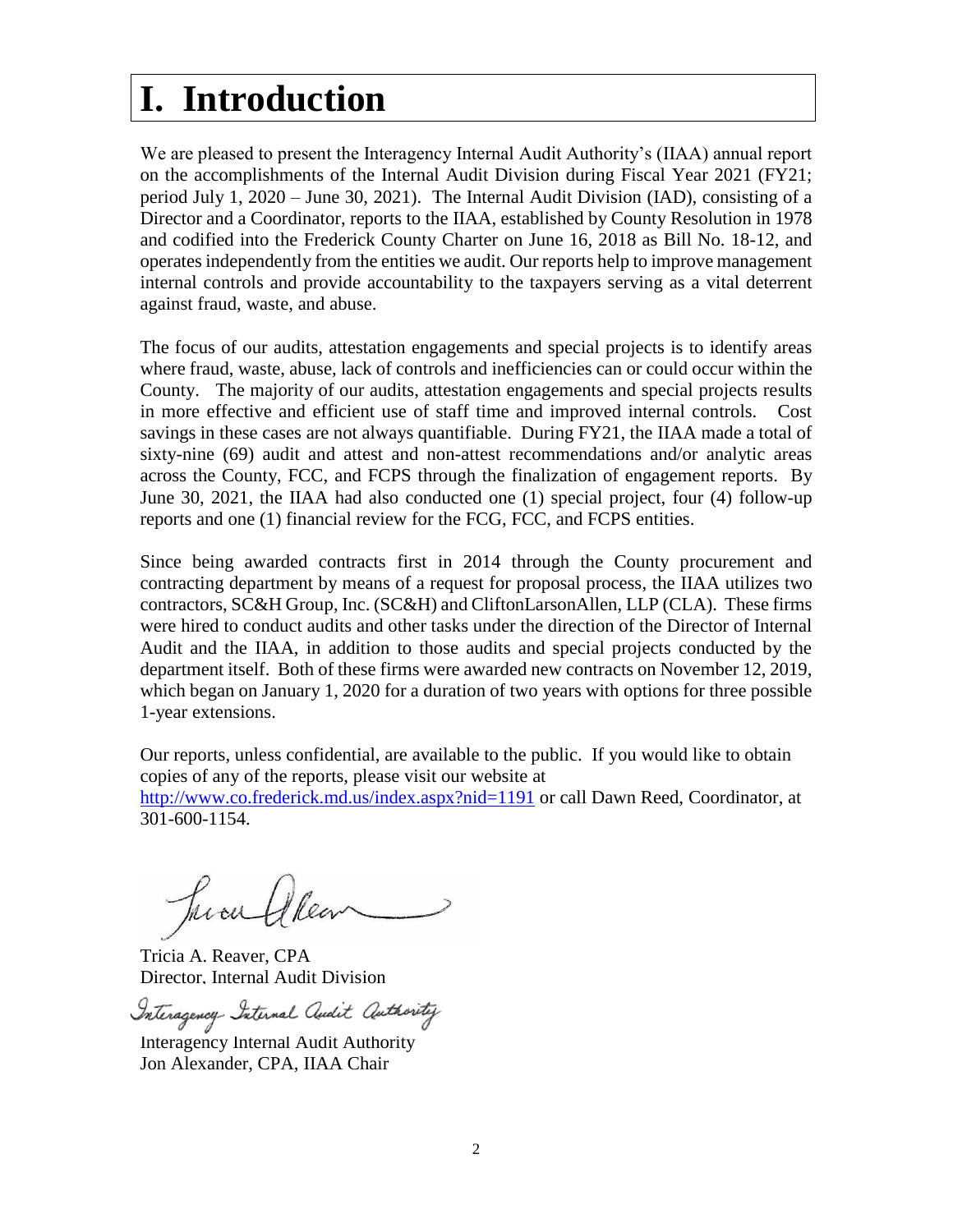# **II. Authority and Responsibilities**

**Authority:** The Interagency Internal Audit Authority (IIAA) was authorized by the Board of County Commissioners of Frederick County, Maryland, Resolution No. 78-08 (amended Resolution No. 14-24) and now codified as Bill No. 18-12 to direct a broad comprehensive program of internal auditing within the County, Frederick County Public Schools (FCPS), and Frederick Community College (FCC). In accomplishing its activities, the IIAA and the Internal Audit Division (IAD) are authorized to order the production of all records and materials necessary to perform audits, attest and non-attest functions of any commission or agency that receives county funds.

**Responsibilities:** The IIAA is responsible for:

- Providing for the establishment of an internal audit staff.
- Approving an annual budget request for the IAD for submission to the County Executive.
- Approving an annual strategic plan outlining major risk areas and a working plan to provide audit coverage of major risk areas.
- Approving a detailed annual work plan reflecting each audit planned and corresponding budgeted hours.
- Assisting in review and selection of externally contracted internal audit contractors through a competitive bid process.
- Establishing policies for the audit, attestation engagement and special project activity and providing counsel and direction regarding its technical and administrative functions, and managing the work of contracted externally utilized internal auditors.
- Authorizing the distribution of reports on the results of audit and attest examinations and special projects, including recommendations for improvement of management controls.
- Assessing the adequacy of the action proposed or taken by management to correct deficient conditions.
- Reviewing and approving/disapproving special requests for audit, attest or special project services received from the County, FCPS, FCC or other government/entity personnel or officials.

The IAD is responsible for administration of the internal audit function under the direction of the IIAA which includes: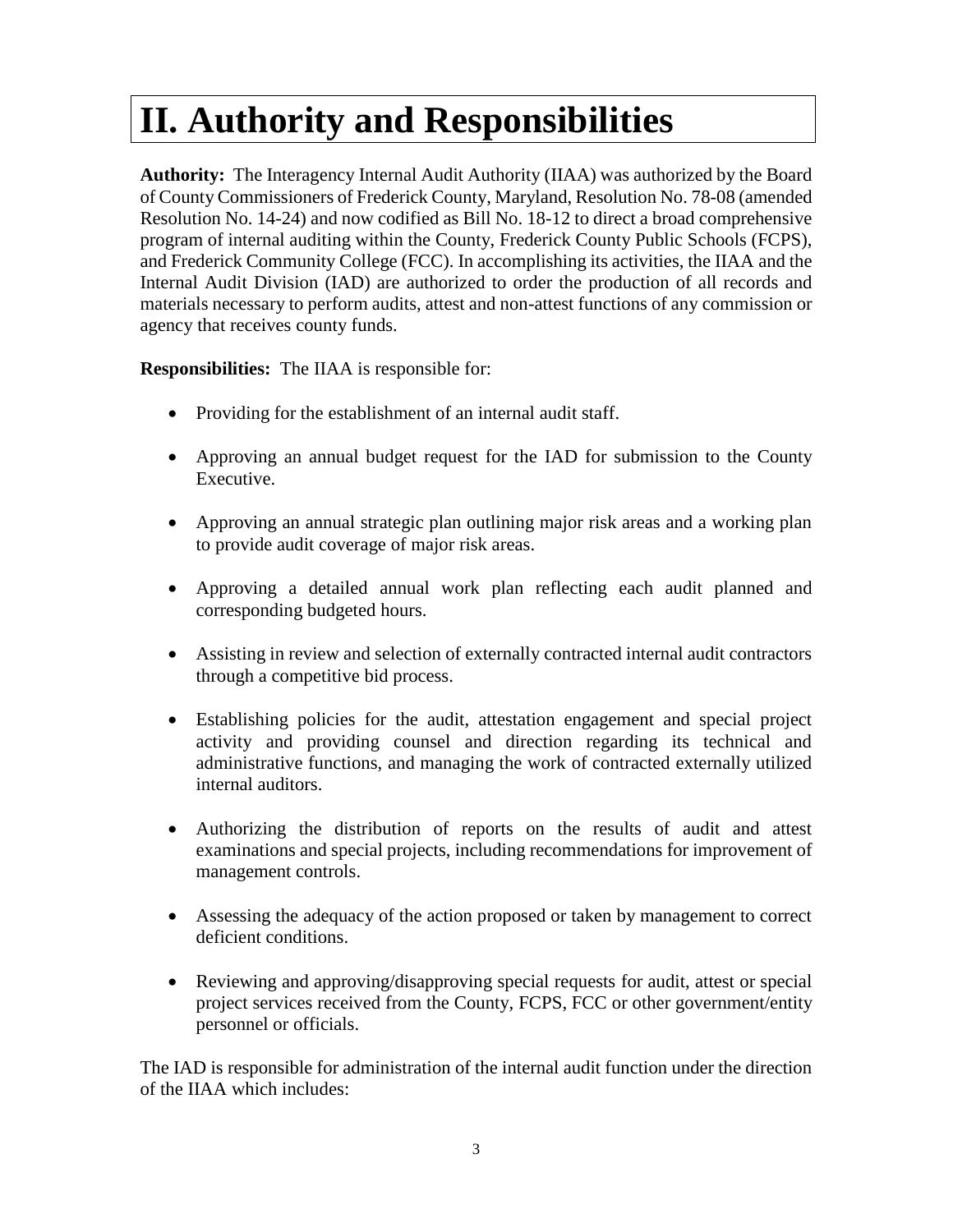- Preparing the annual budget request, performing the annual risk assessment, preparing the annual audit work plan, preparing annual reports and performing review of all county-wide audits.
- Performing audits and special projects and managing contractor audit, attestation engagements and special projects in accordance with work plans as approved by the IIAA and in accordance with *Government Auditing Standards*, where applicable, issued by the Comptroller General of the United States.
- Managing the externally contracted internal audit contractors based on contract terms on a daily basis.
- Preparing reports, including findings and recommendations for corrective action, and management letters.
- Conducting non-audit services that do not impair independence, such as followingup on prior audit recommendations; investigating allegations of fraud, waste, or abuse; annual audit reviews; and providing limited technical advice with special projects and professional committees.

The IAD is no longer subject to peer reviews by the Association of Local Government Auditors (ALGA) due to the outsourcing of our formal audit reports and the use of professional contractors. The contractors are instead subject to peer review at this time.

### **III. Summary of Audit Results**

We issued the following six (6) reports in FY21 with a total of sixty-nine (69) recommendations and/or analytic areas with management agreeing to implement most of the recommendations made.

**Report #20-03**, Frederick County Public Schools Timesheet Controls: This audit was conducted by our outside contractor, SC&H, and was issued on June 16, 2021. The IIAA and SC&H established the following four (4) audit objectives based upon the understanding gained during the audit planning procedures:

- Evaluate the policies and procedures surrounding timesheets, timekeeping and overtime controls, especially in areas where the employee has little oversight or no home base working environment. Also, ensure those policies and procedures adhere to laws and regulations.
- Evaluate the policies and procedures surrounding timesheet and time tracking over staff, part-time staff, and support employees who work on an hourly basis as well as for employees who earn overtime through timekeeping and time tracking. This evaluation should include the process from employee time tracking through the departmental review process to payroll and/or human resources (dependent upon the flow of information).
- Evaluate overtime paid out and determine if top overtime payees are recurring utilizing historical data and evaluate the reasoning behind the overtime. Including an evaluation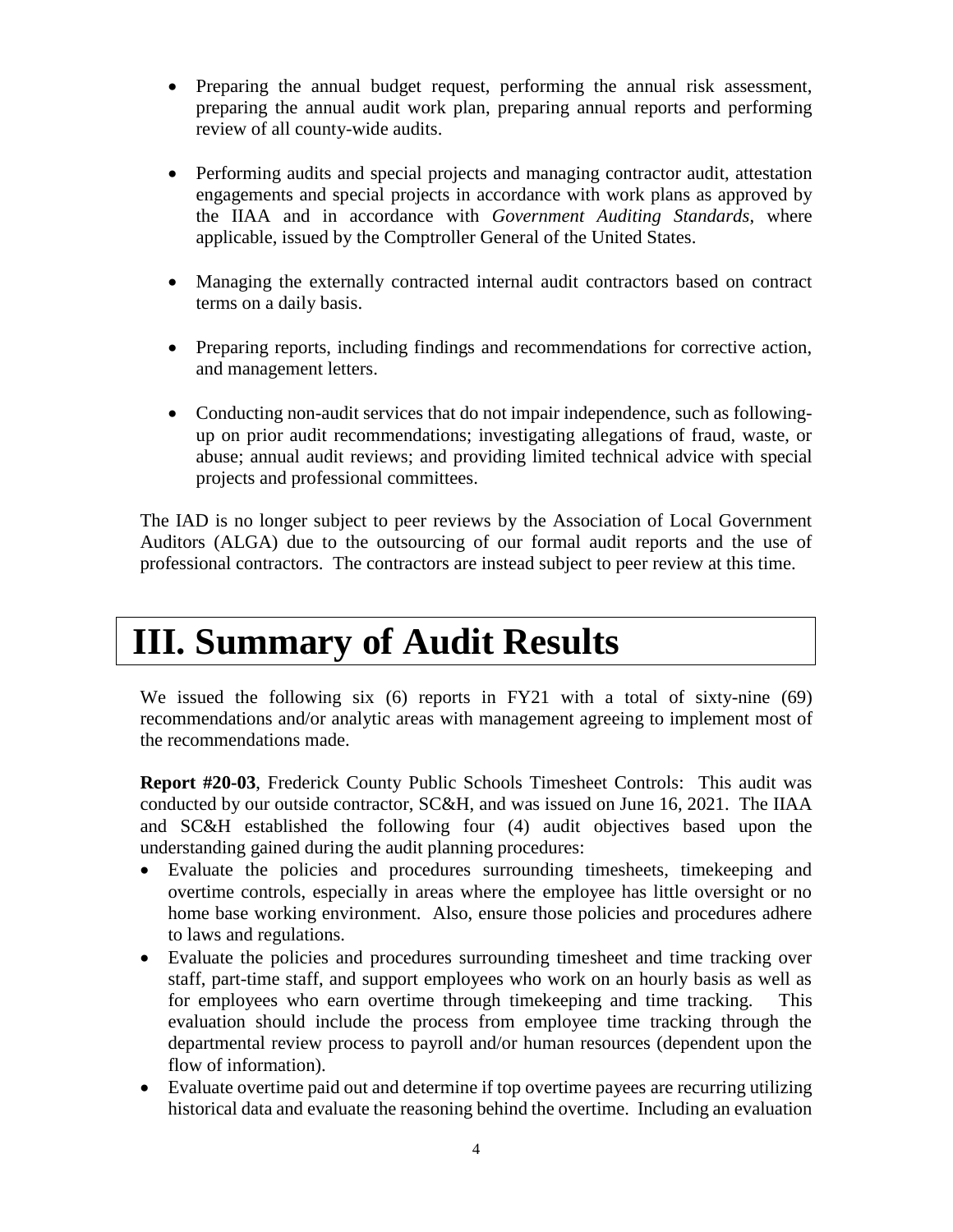of the selection of staff to fill overtime slots and that management is selecting cost benefit staffing.

• On a test basis, evaluate stated hours by reviewing timesheets and review sign offs on timesheets as compared to assigned duties and schedules to determine if further testing is deemed necessary due to lack of controls, especially in areas where the employee has little oversight or no home base working environment.

In addition, the following 4 (four) audit objectives were developed and executed for the testing phase of the audit:

- Ensure access to time entry, timekeeping, and payroll processing related systems is properly restricted
- Verify manual timesheet activity is supported, properly approved, and submitted timely for processing
- Verify electronic timekeeping data is completely and accurately processed by payroll
- Verify overtime payments are calculated completely, accurately, and in accordance with FLSA requirements

The audit procedures resulted in nineteen (19) recommendations.

**Report #20-06**, Frederick County Government COVID-19 Related Grants – Sub Recipient Monitoring. This engagement was conducted by our outside contractor, CLA for the benefit of the Finance Division. The objectives of this task order include but may not be limited to the following:

- Provide feedback and strategize on sub-recipient monitoring plans.
- Assist in developing risk assessment tools for monitoring recipients of COVID-19 funding.
- Provide feedback and strategize on reporting mechanisms for sub-recipients.
- Perform sub-recipient monitoring in accordance with the *Uniform Guidance* and County agreements to ensure sub-recipients are reporting to FCG timely and following applicable requirements.
- If needed, assist the County with necessary follow-up and grant closeouts.

This engagement has been completed and resulted in services provided to benefit the Finance Division.

**Report #21-01**, Frederick County Government DFRS Volunteer Matrix Funding: This audit was conducted by our outside contractor, SC&H, and was issued on February 17, 2021. The IIAA and SC&H established the following six (6) objectives for the audit:

- Evaluate the policies and procedures surrounding the funding matrix
- Evaluate the calculation of the matrix for each FCVFRA company, determining its accuracy based on the policies and procedures over FY19 and FY20
- Determine if the calculation appears to favor some companies over others based on the matrix policies.
- Determine if the county budgeted funds meets the needs of the final matrix funding for FY19 and FY20.
- Determine if fleet charges utilized with in the calculation appear to be appropriate.
- Make recommendations for the betterment of the program which is cost effective to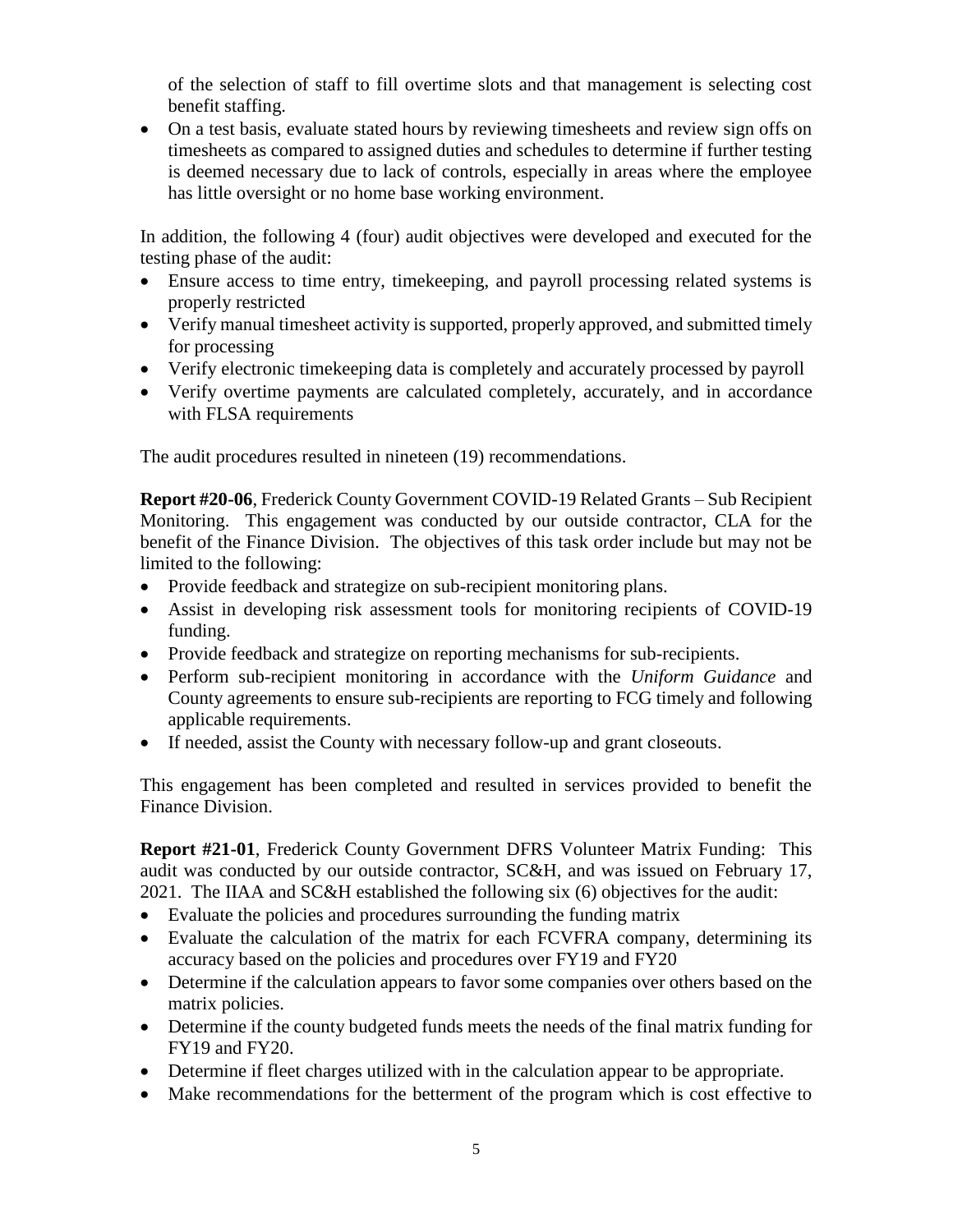FCG and FCG taxpayers.

The audit procedures resulted in twelve (12) recommendations.

**Report #21-03**, Frederick County Public Schools Financial Transactions. This audit was conducted by our outside contractor, CLA, and was issued on July 16, 2021. The overall objectives of the audit would be to utilize data analytic software to test entire populations of data sets by converting, matching and joining data to make information uniform and comparable. The objectives of the data analytics are as follows:

- Gain an understanding of types of data sets available at FCPS and internal controls as it relates to data entry;
- Evaluate the data sets obtained to determine the completeness of the populations
- Perform data analytics to determine if there are any anomalies that could result in internal control weaknesses. These procedures were performed over the following data sets:
	- o General ledger entries
	- o General disbursements
	- o Purchase card disbursements
	- o Vendor master file
	- o Payroll disbursements

Within the audit report each of these 5 (five) areas were analyzed and results provided.

**Report #21-05**, Frederick County Government Network Security: This audit was conducted by our outside contractor, SC&H, and was issued on June 16, 2021. This audit will result in recommendations to incorporate efficiencies, strengthen controls, and enhance FCG and IIT policies and procedures over network security. The IIAA and SC&H established the following three (3) objectives for the audit based upon the understanding gained during the audit planning procedures:

- Evaluate the policies and procedures surrounding remote access management (including vendor or contractor access), mobile security, data encryption at-rest and intransit, data loss protection (DLP) strategy and management, perimeter defense (firewalls), logical network access controls, security audit capabilities (system logs and audit trails) and network monitoring.
- Determine if remote connection and access is secure based on current control environment.
- Perform tests of effectiveness over internal mobile security and remote access control environment. Ensure network monitoring is taking place timely, specific to remote access and mobile connections

The audit procedures resulted in twenty-one (21) recommendations.

**Report #21-07**, Frederick Community College Network Security: This audit was conducted by our outside contractor, SC&H, and was issued on June 16, 2021. This audit will result in recommendations to incorporate efficiencies, strengthen controls, and enhance FCC and IT policies and procedures over network security. The IIAA and SC&H established the following three (3) objectives: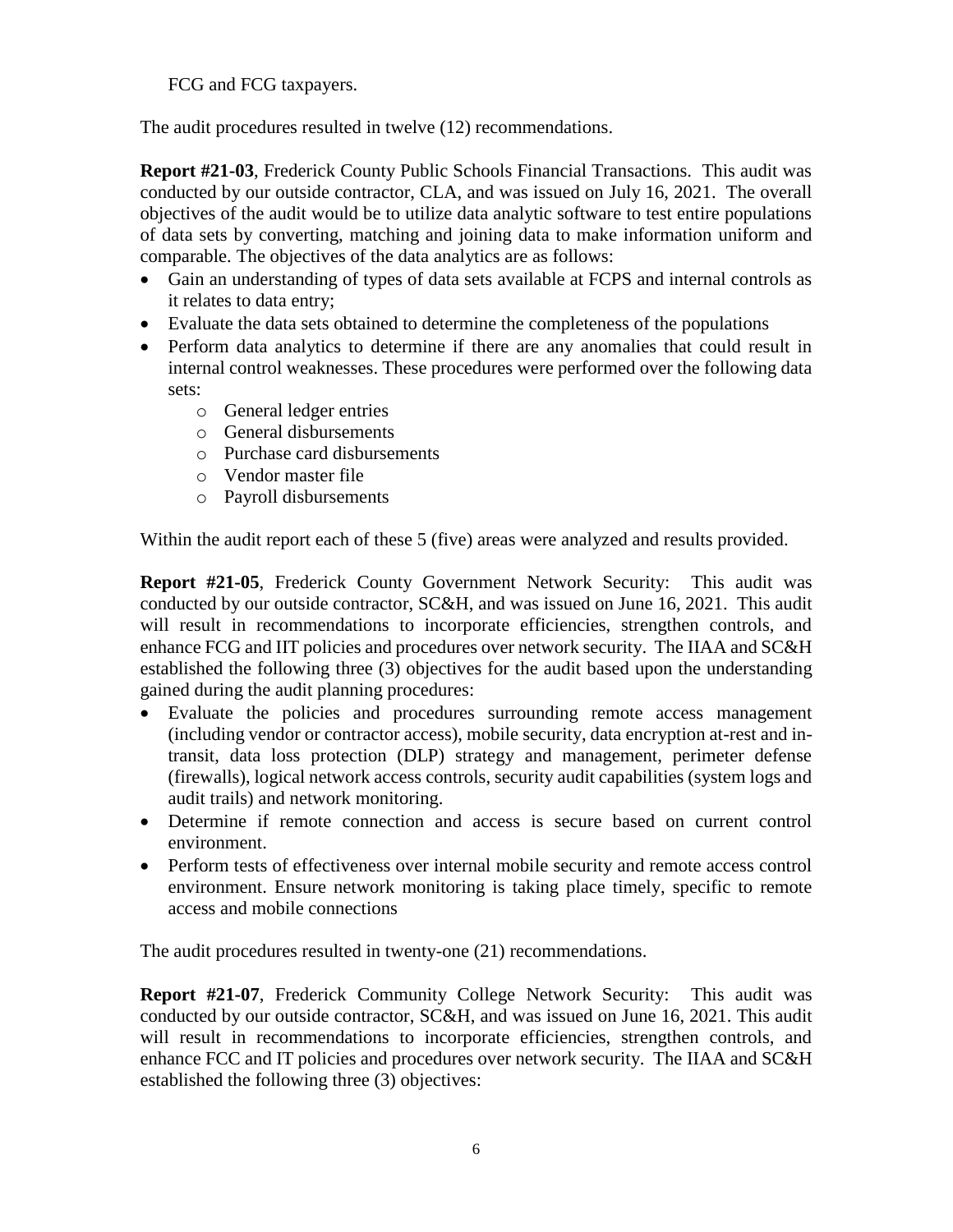- Evaluate the policies and procedures surrounding remote access management (including faculty, administrative, contractor and student access), mobile security, training, data encryption at-rest and in-transit, data loss protection (DLP) strategy and management, perimeter defense (firewalls), logical network access controls, security audit capabilities (system logs and audit trails) and network monitoring.
- Determine if remote connection and access is securely designed, implemented, and managed based on current control environment.
- Perform tests of design and effectiveness, where applicable, over internal mobile security and remote access control environment. Ensure network monitoring and response is taking place timely, specific to remote access and mobile connections.

The audit procedures resulted in twelve (12) recommendations.

## **IV. Summary of Non-Audit Results**

The primary non-audit services the Internal Audit Division (IAD) provides are non-attest engagements/agreements, special projects and follow-up reviews of audits containing recommendations<sup>1</sup>. Follow ups are conducted approximately six months to one year after the audit reports are issued and depending upon management responses to implementation time frames. In FY21, the Division conducted two (2) special projects, and four (4) followup reports.

#### FY19 & FY20 Special Project: Towing Contract Monthly Reviews

At the request of the Tow Oversight Committee (TOC), the Emergency Communication Center (ECC), the Department of Procurement and Contracting (DP&C), and the Frederick County Sheriff's Office (FCSO), the IIAA approved for the IAD to review monthly tow rotation reports throughout the entire fiscal year and through all of calendar year 2020. The objective of these reviews was to determine if the County computer-aided dispatch (CAD) system is rotating appropriately and that coding and dispatcher use of the system is working efficiently and fairly across tow contractors within the multiple areas or beats throughout the County. The results of the reviews were shared with the TOC, ECC, DP&C and FCSO on a monthly basis along with recommendations to correct errors. In follow up to the towing audit dated May 6, 2019, many rotational issues were still arising during 2019, which decreased greatly in 2020. The IAD continued to review monthly rotations as a new one beat system had been implemented as of January 1, 2020 in order to relieve the discrepancies that were occurring in 2019. As a result of these monthly reviews, it appears the new one beat system for months January 2020 thru December 2020 is working well with only minor rotational discrepancies. However, new concerns have arisen regarding DFRS tows and formal contracts. These concerns have been communicated and are

 $\overline{a}$ <sup>1</sup> The Internal Audit Division also conducts hotline investigations of complaints that are submitted to the fraud hotline with the County, FCPS and FCC. FCPS has implemented a third party monitoring company hotline and FCC utilized the Maryland Higher Education Ethics Commission. Twenty-two hotline complaints were received in FY20 across the three entities that were determined to be non-sufficient and closed or were investigated internally, resolved between the entity or division and closed or in on-going review.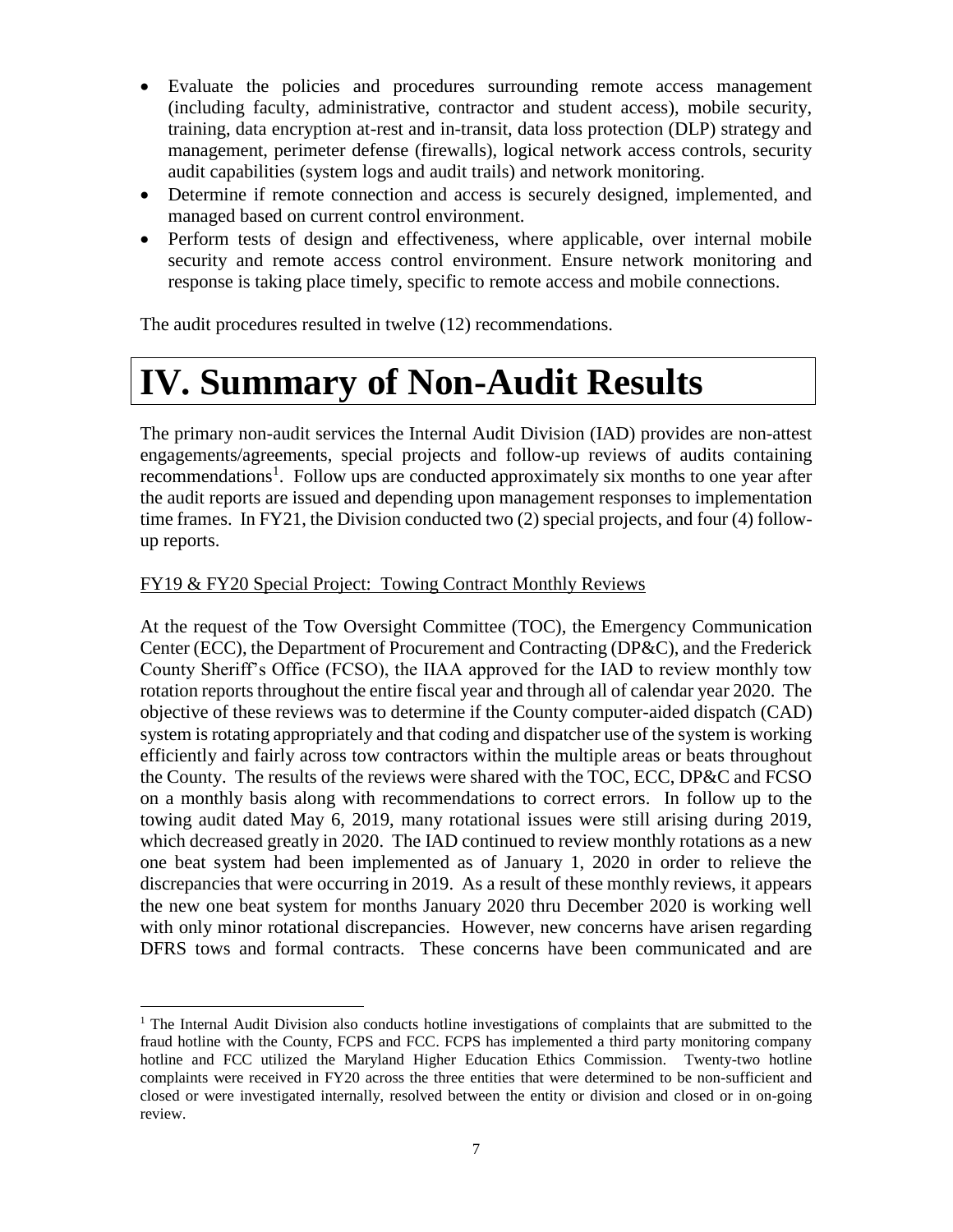actively being resolved by management. The IAD completed monthly reviews of rotations on January 6, 2021.

#### FY21 Special Project: Review of County Administrative Leave Policy & Telecommuting Policy

During the annual risk assessment process, and through internal audit hotline complaints, the IAD determined a need to review administrative leave and telecommuting policies and procedures. During the COVID-19 pandemic administrative leave was utilized by the County along with the use of telecommuting or tele-work. These policies and procedures had not been updated in these new working conditions. The IAD released a memorandum to management on January 20, 2021, which provided observations and recommendations on the need for updated policies and procedures. As of September 15, 2021, the County has implemented updated policies and procedures surrounding both Telework and Administrative Leave.

#### FY20 Follow up to Report #18-02, Department of Fleet Services Performance Audit, Issued 2/20/20

The IAD performed a follow up to the FY18 audit of FCG Fleet Services, in which twentynine (29) recommendations were issued relating to the evaluation of programs and activities for efficiencies, internal controls, documentation, monitoring, and best practices. The IAD is reviewing documentation management has submitted, however, is still waiting on more support such as documentation of new policies and procedures, or reports that provide evidence that the remaining recommendations have been implemented.

#### FY20 Follow up to Report #18-06, Frederick County Government Division of Fire and Rescue Services Ambulance Billing Services, Issued 4/30/20

The IAD performed a follow up to the FY18 audit of FCG DFRS Ambulance Billing Services, in which seven (7) recommendations were issued relating to the ambulance billing services, its policies and procedures, as well as internal controls surrounding the program as a whole, including patient billing, reconciliations, collection procedures, allocations to volunteer companies and oversight and review functions. The IAD is currently awaiting a few outstanding items for the closing of this follow up.

#### FY20 Follow up to Report #19-03, Frederick County Government Citizens Care  $\&$ Rehabilitation Center and Montevue Assisted Living, Issued 2/1/21

The IAD performed a follow up to the FY20 audit of FCG CCRC and Montevue Assisted Living on December 19, 2019, in which nine (9) recommendations were issued as well as a separate confidential memorandum that contained three (3) additional management considerations also dated December 19, 2019. The performance audit was conducted to understand the Management Agreement and any other agreements in place between the County and Aurora and if both the county and Aurora have complied with the terms of those agreements and obtain a general understanding of the overall public/private